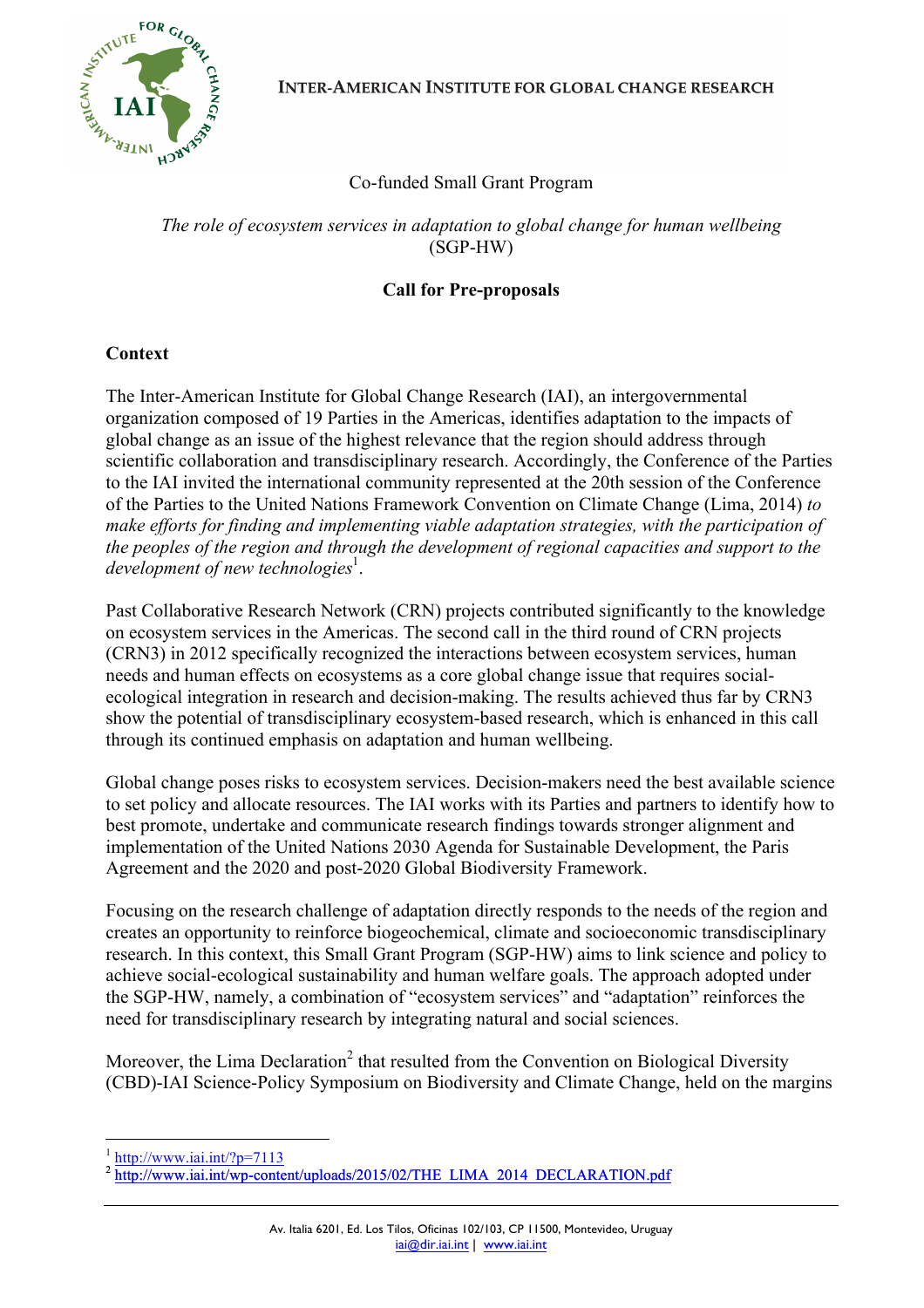of the UNFCCC COP-20 $3$  (Lima, 2014) identified the need to strengthen research capacity in developing countries while promoting outreach and capacity-building activities. The Lima Declaration contains a set of recommendations from scientists who assessed the status, trends and vulnerability of biodiversity to climate change and the role of biodiversity in enhancing resilience. The Declaration also recognizes the need for greater awareness on issues related to adaptation in climate negotiations. Scientists identified recommendations and potential areas for collaboration and called for enhanced collaboration and support for research in biodiversity, climate change and socio-economic factors. Candidates are encouraged to address research gaps identified in those recommendations<sup>4</sup>.

Proposals under this call should take into account the *Strategic Plan for Biodiversity 2011-2020* including its Aichi Targets and how the targets are reflected in the National Biodiversity Strategies and Action Plans. The Aichi Targets are also reflected in the United Nations Sustainable Development Goals (SDGs) and are under evaluation in discussions related to the post 2020 global biodiversity framework under the CBD.

Proposals should also reflect the Paris Agreement's goal of "*enhancing adaptive capacity, strengthening resilience and reducing vulnerability to climate change, with a view to contributing to sustainable development and ensuring an adequate adaptation response in the context of the temperature goal*" <sup>5</sup> which explicitly links adaptation to the goal of limiting global temperature rise to well below 2 degrees.

### **Objectives of the Small Grants Program**

- Encourage scientists in the Americas to focus on global change research that responds to the challenges identified by the IAI Conference of the Parties and the global frameworks provided by multi-lateral environmental agreements and organizations, including the SDGs;
- Enhance the capacity of scientists to develop, conduct and disseminate high-quality, solutionoriented, integrated transdisciplinary research on global change;
- Foster research collaboration at the regional level by linking research institutions and other relevant institutions across disciplines and countries;
- Strengthen capabilities, particularly of early to mid-career scientists, to undertake integrated transdisciplinary research on global sustainability;
- Contribute to global-change solutions that increase the social-ecological sustainability of the Americas;
- Develop open data products and mechanisms;
- Develop mechanisms for co-funding regional research;
- Strengthen the science-police interface in global change issues; and,
- Improve science evaluation mechanisms and monitoring of its impacts.

<sup>&</sup>lt;sup>3</sup> United Nations Framework Convention on Climate Change's Lima Climate Change Conference

<sup>4</sup> Secretariat of the Convention on Biological Diversity (2017) *The Lima Declaration on Biodiversity and Climate Change: Contributions from Science to Policy for Sustainable Development*. Technical Series No.89. (Eds.

Rodríguez L. & I. Anderson). Secretariat of the Convention on Biological Diversity, Montreal. Available at:<br> $\frac{http://www.iai.int/?p=29213}{5}$ .<br>Article 7(1) of the *Paris Agreement* as secretive at the second contribution Article 7(1) of the *Paris Agreement*, as contained in the report of the Conference of the Parties on its twenty-first

session, FCCC/CP/2015/10/Add.1. See:

http://unfccc.int/files/meetings/paris\_nov\_2015/application/pdf/paris\_agreement\_english\_.pdf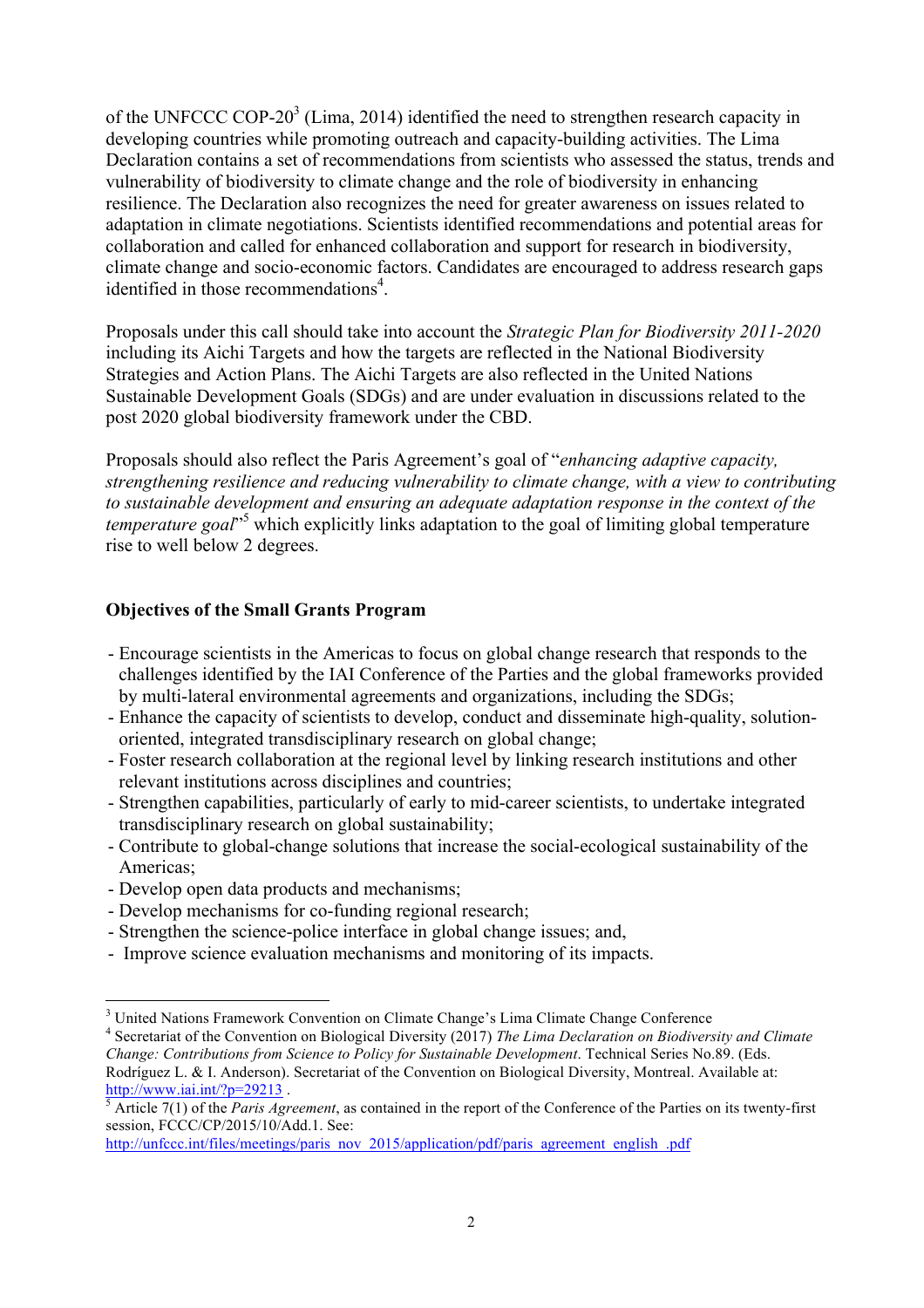#### **Transdisciplinary research with societal impact**

The IAI will fund international collaborative research networks for 2 years on *the role of ecosystem services in adaptation to global change for human wellbeing*.

Adaptation can be interpreted as societies' adaptation to change while ecosystem services imply a benefit to societies. This research topic will therefore require framing of research questions in an integral human-nature approach<sup>6</sup>.

Projects are expected to support decision-making and adaptation action in a transdisciplinary approach that promotes using, conserving, restoring, and managing ecosystems so that the natural capital is preserved, while providing important services. Projects should address additional risk factors and opportunities of global change. Research questions should be developed jointly with stakeholders and should address problems or challenges that decision makers are facing with regard to global changes. In addition, projects should prioritize key issues on science-policy integration by taking into account the work programs of multilateral environmental agreements such as the CBD, the United Nations Framework Convention on Climate Change (UNFCCC), the United Nations SDGs, among others. Moreover, projects should support the IAI in submitting scientific information requested by the IPBES and the Intergovernmental Panel on Climate Change (IPCC). National teams should also respond to their respective national frameworks: National Action Plans, Nationally Determined Contributions, National Strategies on Biodiversity and Climate Change Action Programs, and subnational frameworks, as appropriate.

In light of the above, this call seeks pre-proposals focusing on research questions that are relevant to policy makers or other stakeholders, have strong scientific interest, and address concerns for human wellbeing and livelihoods.

#### **Networking across the Americas and team building**

The IAI will fund research networks that include scientists and relevant stakeholders from three or more IAI Parties. Country participation will be considered based on the location of the institution hosting the Principal Investigators (PIs) and Co-Principal Investigators (Co-PIs) as opposed to the investigator's nationality. Letters of commitment indicating formal affiliation and institutional commitment to the proposal are required with all pre-proposals.

Institutions eligible for IAI awards are colleges, universities, professional societies, not-for-profit organizations, or governmental institutions which have formal research programs and are located in an IAI Party. Institutions are expected to partner with stakeholders in producing knowledge useful for adapting to global change.

Active roles (including as Principal Investigators) are expected -when possible- from scientists in social, economic, legal, and other human-focused disciplines. Early and mid-career scholars are encouraged to apply and take key responsibilities in the project, including Principal Investigator

 <sup>6</sup> Definitions of ecosystem services used by IPCC and IPBES may be useful in the development of proposals. See: IPCC AR5 WGII Glossary page 1764 http://www.ipcc.ch/pdf/assessment-report/ar5/wg2/WGIIAR5- AnnexII\_FINAL.pdf and IPBES/4/INF/4 Page 294 in https://www.ipbes.net/dataset/methodological-assessmentscenarios-and-models-biodiversity-and-ecosystem-services-4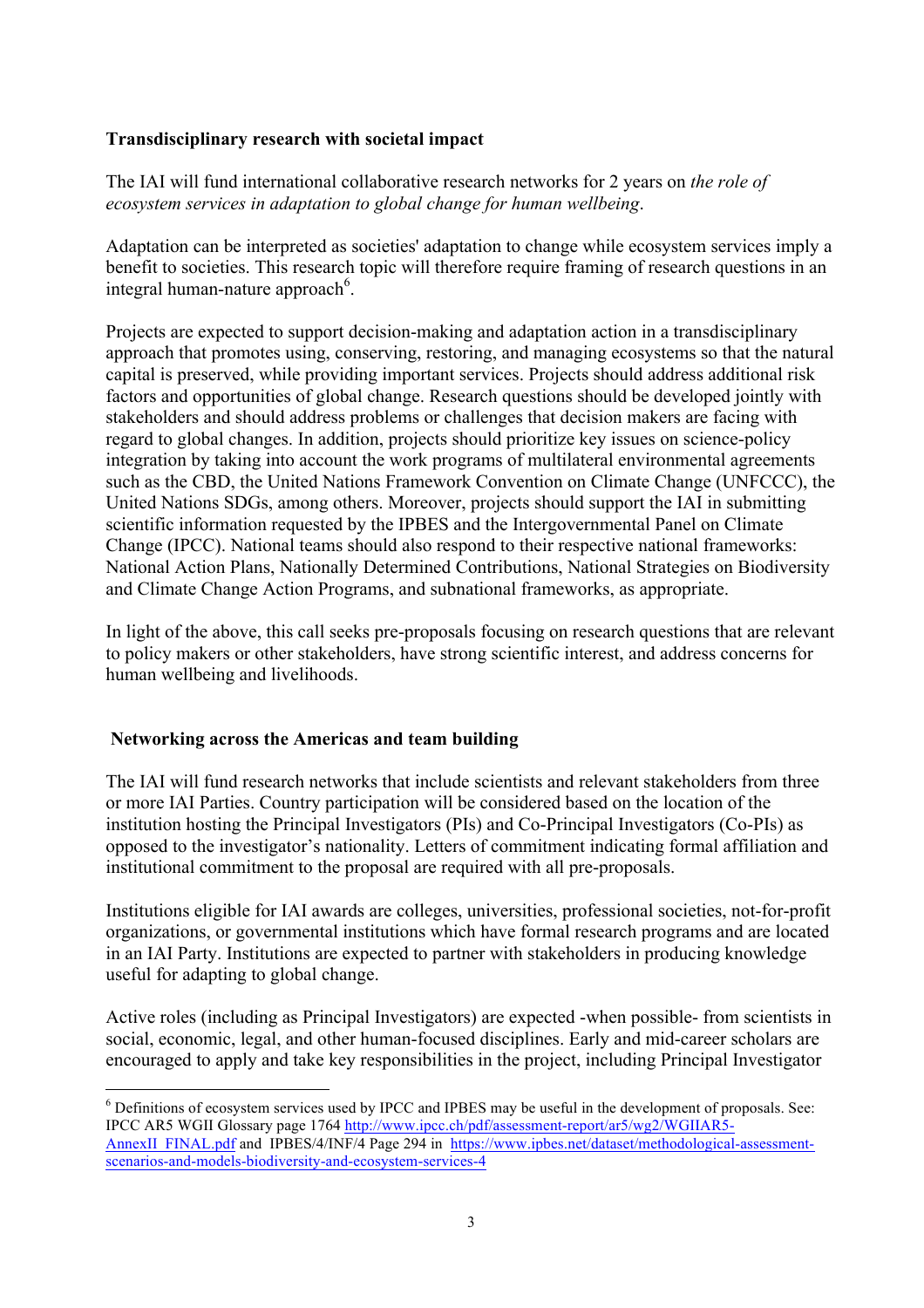roles<sup>7</sup>. Under exceptional circumstances, the IAI may consider involving stakeholders in the role of Principal Investigators, when individuals and their institutions demonstrate proven ability to lead transdisciplinary research projects. Participation of decision makers, knowledge users and other stakeholders from the project framing stage is required, and proposals must demonstrate how research teams will work with stakeholders throughout the project and how information will be communicated through all stages. The required transdisciplinary team building will be assisted by IAI-organized capacity building activities at the proposal stage of project development.

#### **Application process**

This call is organized in a 2-phase selection process. During phase 1, applicants should submit an initial pre-proposal that presents the transdisciplinary network of the researchers and stakeholders and institutions proposing to undertake the project. It should outline the concept, objectives and deliverables of the research, and the transdisciplinary nature of the project should be clearly described. From the pre-proposals received, 3 members of up to 10 teams will be invited to participate in a week-long proposal writing workshop to ensure transdisciplinary problem framing, co-design and team building, while maintaining high standards of research and scholarship. The workshop will bring together researchers with relevant stakeholders to co-design the proposed research and to jointly create results models to link actions to outcomes.

After the workshop, teams will have 6 weeks to develop full proposals. Final selection of full proposals for funding will be made through independent peer review followed by panel selection which will assess the interdisciplinarity of teams and the merit and feasibility of innovative proposals.

#### **Timeline**

The project duration of the SGP-HW is two years, with continuation of grants pending annual evaluations of satisfactory performance and subject to availability of funds.

The following timelines apply:

- 28 February 2018: Call opening;
- 27 May 2018: deadline for submission of pre-proposals;
- 29 June 2018: Selection of pre-proposals; invitation to proposal writing workshop;
- 06-10 August 2018: Proposal writing workshop. Pre-selected applicants are expected to attend;
- 15 October 2018: Announcement of proposals selected for funding;
- 15-30 October: Signing of grant agreements;
- November 2018: Start of funded research activities.

 $7$  Principal Investigator (PI) is the individual who will be primarily responsible for the overall development of the project, including the scientific and technical direction of the project, and who will be the principal contact with the IAI Directorate. Co-Principal Investigators (Co-PIs) are individuals who will be working with the Principal Investigator (PI) in the implementation of the scientific and technical aspects of the project. PI and Co-PIs will receive funds through grantee and sub-grantee institutions. Associated partners may participate in the project´s network without being grantees or sub-grantees.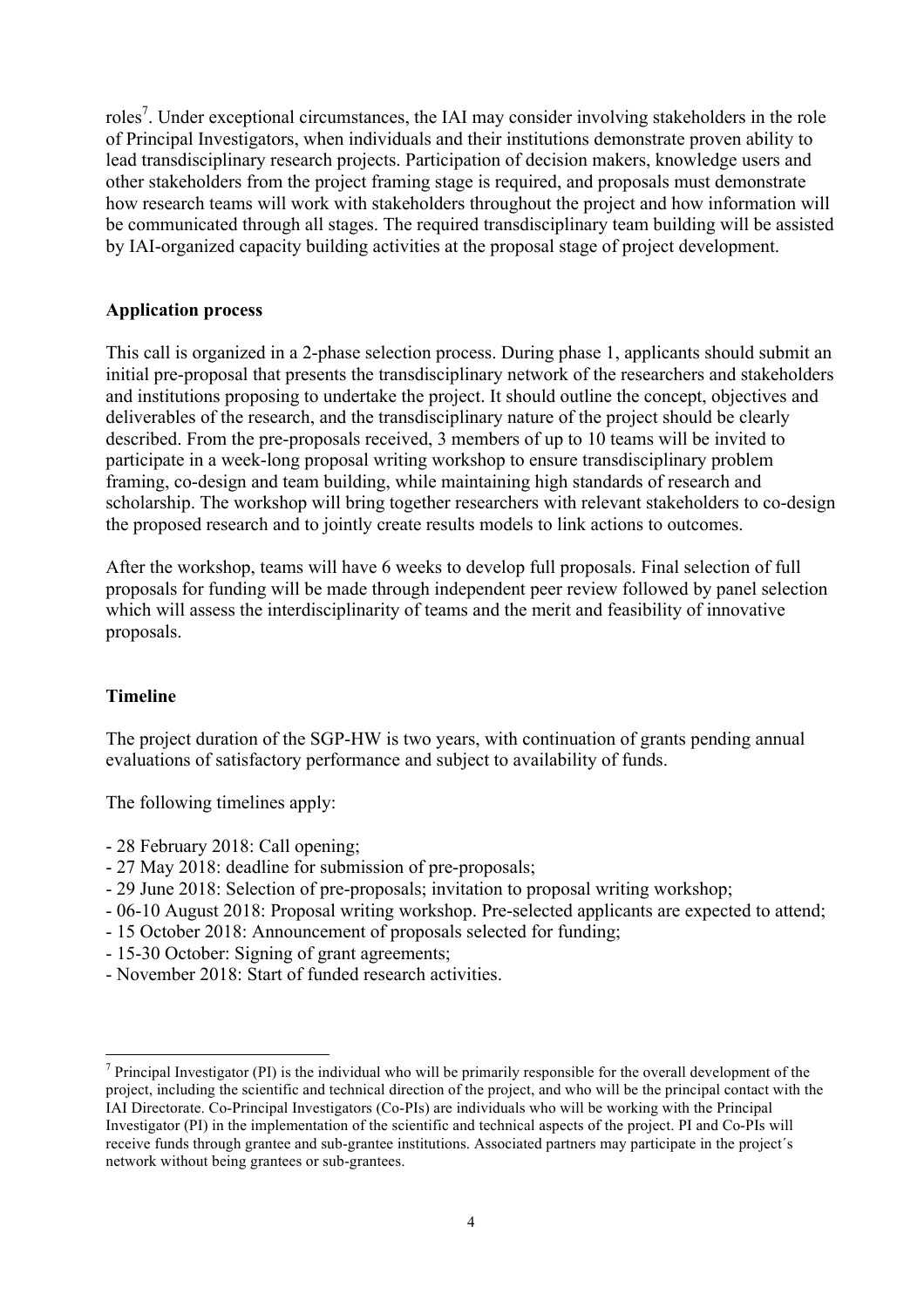### **Award general conditions**

The IAI promotes responsible conduct of research in its networks. This includes honesty in all aspects of research, accountability in the conduct of research, professional courtesy and fairness in working with others, and good stewardship of research on behalf of others, particularly IAI Parties.

The *IAI Conflicts of Interest and Standards of Ethical Conduct*<sup>8</sup> policy will be applied during all phases of proposal evaluation, approval and implementation. All project investigators must agree to comply with principles aiming to protect the dignity and privacy of every individual who, in the course of the research work carried out under this project, will be requested to provide personal or commercially valuable information about him/herself or others. IAI recognizes the importance of standards on human subjects and informed prior consent. Research undertaken under this SGP-HW shall be conducted in accordance with the laws of the Parties in their respective areas of national jurisdiction, and shall not be conducted against the wishes of a Party in its area of national jurisdiction.

All IAI grant agreements require a continuing commitment from the researchers to establish, maintain, preserve, allow access to and distribute data that are collected during the project life cycle to provide the broadest possible open access to all its information. All data and/or metadata will be transferred to IAI at the conclusion of the project. Human-sensitive information will be addressed on a case-by-case basis.

## **Budget and eligible costs**

SGP-HW awards will be up to US\$ 200,000 for supporting research, data management, travel, workshops, capacity building, communication and dissemination costs, and scholarships. IAI funding is normally not available to replace or supplement the salary of investigators. Limited expenditures (up to 10% of the total project budget) for equipment and software are allowed. No overhead is allowed, but accountable administrative expenses may be charged up to 7%. IAI funds can only be managed through institutionally controlled accounts. IAI will only make awards to the lead institution (grantee) which will be responsible for disbursement to collaborating institutions (sub-grantees).

## **Co-funding requirement**

This SGP-HW is based on the expectation of co-funding so that the resources necessary to carry out projects will not be fully dependent on the IAI grant. Co-funding is a key factor for projects being considered for these grants. The IAI anticipates greater co-funding in upper and upper middle-income countries with greater science and technology development.

Co-funding encourages additional resources —funding, knowledge, and expertise—to the program. It increases the ownership of the project by participants and contributes to the establishment of strong partnerships. Co-funding also helps the IAI to focus its funding in supporting the incremental cost of projects, with emphasis in backing IAI Parties that are in more

 <sup>8</sup> http://www.iai.int/wp-content/uploads/2014/01/IAI\_conflict\_of\_interests\_2000\_en.pdf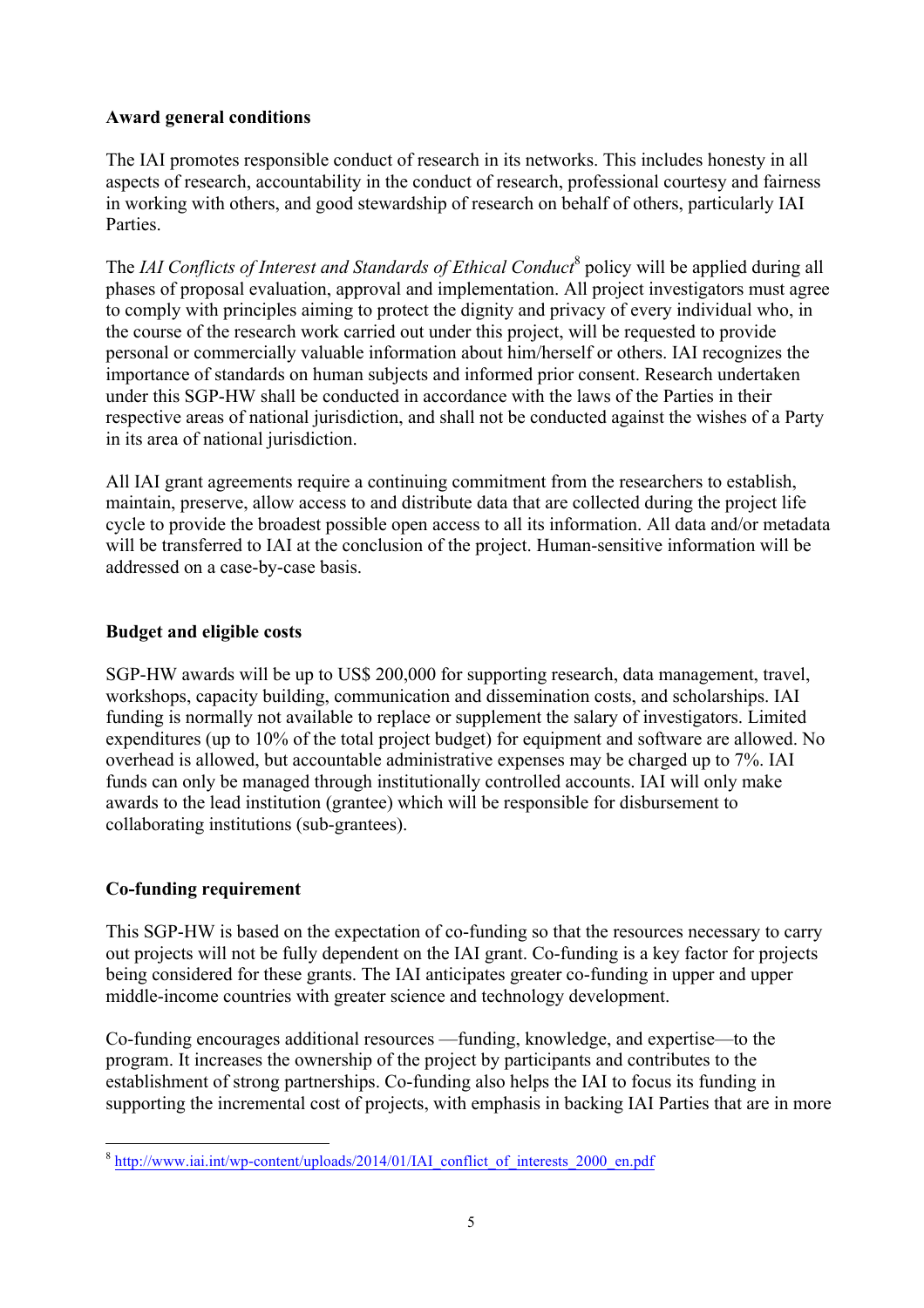need of support to develop their science and technology capacity.

Co-funding is defined as resources that are additional to the IAI grant and that are provided by grantee's institutions, governments (science funding agencies, other government bodies at the national, subnational and local levels), other multilateral agencies, development cooperation agencies, the private sector, private foundations, civil society organizations, and various type of beneficiaries, for supporting the implementation of the proposal and the achievement of its objectives. Co-funding could take the form of financial or in-kind contribution. Eligible in-kind contributions include nonmonetary resources such as: researchers' salaries or those from employees of organizations involved in the project; scholarships for students, valued at the regular rate of pay for the time devoted to the project; access to paid databases (incremental costs of access); analytical, professional, technical and other services (printing, editing, publishing, transportation, etc.) at customary rate for time; provision of or access to equipment and vehicles, and their supplies; space and facilities to be used for office work, field work, meetings and community-based activities, valued at the fair rental rate; other supplies.

Co-funding needs to take into account the specifics of the proposal: partners engaged and their roles, work plan and types of activities, timing. The IAI will recognize only those in-kind contributions that are fully documented and considered essential to carry out the work.

#### **Selection of proposals**

The scientific peer and merit review and the assessment of the policy relevance of pre-proposals and proposals will be made by a transdisciplinary review panel composed of members of the IAI Scientific Advisory Committee (SAC) and the Science-Policy Advisory Committee (SPAC), with the participation of outside experts selected on the basis of their expertise, when necessary. Approval of projects, in alignment with the recommendations of the transdisciplinary review panel, will be the responsibility of the IAI Directorate.

Pre-proposals will be assessed based on the following criteria: (1) Theme and intellectual merit (intellectual merit, consideration of global change risk/opportunities factors, socio-natural approach, methods & capacities, data management); (2) Collaboration & networking (scientific collaboration, institutional partnership, value added by collaborations and partnership, number of Parties); (3) Relevance (compliance with Paris Agreement, address relevant challenges and provides relevant information for global/regional and national frameworks, or local challenges; (4) Impact (interdisciplinary science and transdisciplinary science for addressing complex problems, expected impact, co-design with policy makers/stakeholders, mechanisms and methods for interdisciplinary and transdisciplinary science); (5) Team building & capacities (key roles for social scientists, key roles for young researchers, policy makers and stakeholders involvement and roles); (6) Co-funding (matching funds, level of co-funding by Parties).

Other factors considered in the proposal review include the appropriateness of the budget request for the proposed activity; compliance with programmatic goals of the IAI; and geographical balance among IAI Parties.

Pre-proposal selection will look for deliverables and milestones associated to the societal impacts of research results, while being aware that science-policy causal relationships and attributions are difficult to establish. The IAI expects innovative yet realistic pre-proposals with feasible expected outcomes resulting from scientists and non-academic partners jointly discussing and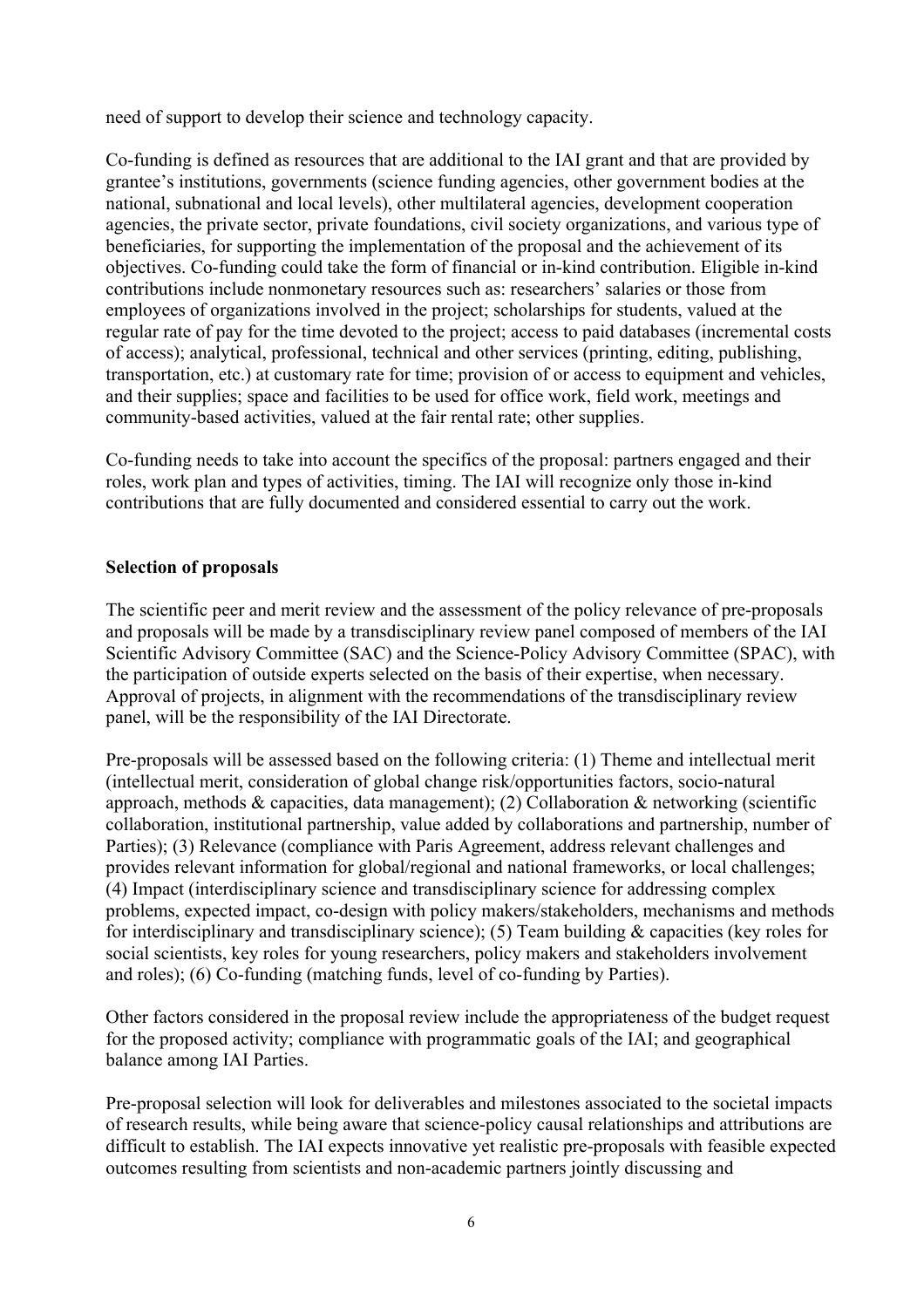understanding their different motivations for applying to this call, and the implications of their approach to the project. Work plans, activities, budget, co-funding should be jointly decided; societal impact should be realistically identified.

### **Pre-proposal preparation and submission**

Pre-proposals are limited to 7 pages:

- 1. Cover page. Proposal title, names of the principal investigator (PI), co-PIs, and other partners, with institutional affiliations and contact details.
- 2. Executive summary (250 words max.)
- 3. Problem statement/Impact statement. The expected societal impact, the policy relevance and expected implications for decision making processes; the strategy to help develop and implement policy options; and the significance of the proposed activity for dealing with global change issues and addressing the international and national frameworks. What outcomes (e.g., policy, conservation, natural resource management or human health and safety) does this project aim to achieve?
- 4. Objectives. Measurable objectives, and their relevance to the theme of the call and the IAI's scientific agenda.
- 5. Intellectual merit. The intellectual merit of the proposal, and the expected scientific contribution.
- 6. Work plan and methodology. A description of the proposed work and its distribution among the partner countries; approaches, activities, methods, deliverables and expected outcomes, including plans for data management and for open sharing of the products of research between team members, with the broader science community, and with the public. Projects should address the priorities listed in this call.
- 7. Network description. Explain why the international partnership and transdisciplinarity is critical to the project success; how transdisciplinary integration will be achieved; how stakeholders will be involved; and how results will be adopted by decision makers.

Appendices (on separate pages) will be excluded from the page count:

- 8. A preliminary budget and budget notes according to the form below, providing the total funding sought (maximum of US\$ 200,000 for three countries or more) and the co-funding offered, with funding distribution by country and activity.
- 9. A curriculum vitae (no more than 1 page) for each participating PI, Co-PI, and main partner.
- 10. Letters of commitment indicating formal affiliation and institutional commitment for PI, Co-PIs and main stakeholders.

Pre-proposals may be submitted as a single file in Adobe (.pdf) or MSWord (.docx) format with a maximum of 7 pages using a 12-point Times New Roman font, single-spaced format. Preproposals must be in English or Spanish. Pre-proposals must be received before 24:00 (Montevideo time) of 27 May 2018 at  $sgphw@dir. iai. int.$  Pre-proposals that have not arrived at the address indicated before the deadline or that are incomplete (missing proposed budget with matching funds, CVs, commitment letters or other requested items) will not be evaluated.

#### **Acknowledgment**

The IAI acknowledges the generous financial support of the United States National Science Foundation (NSF), which made this Small Grant Program possible.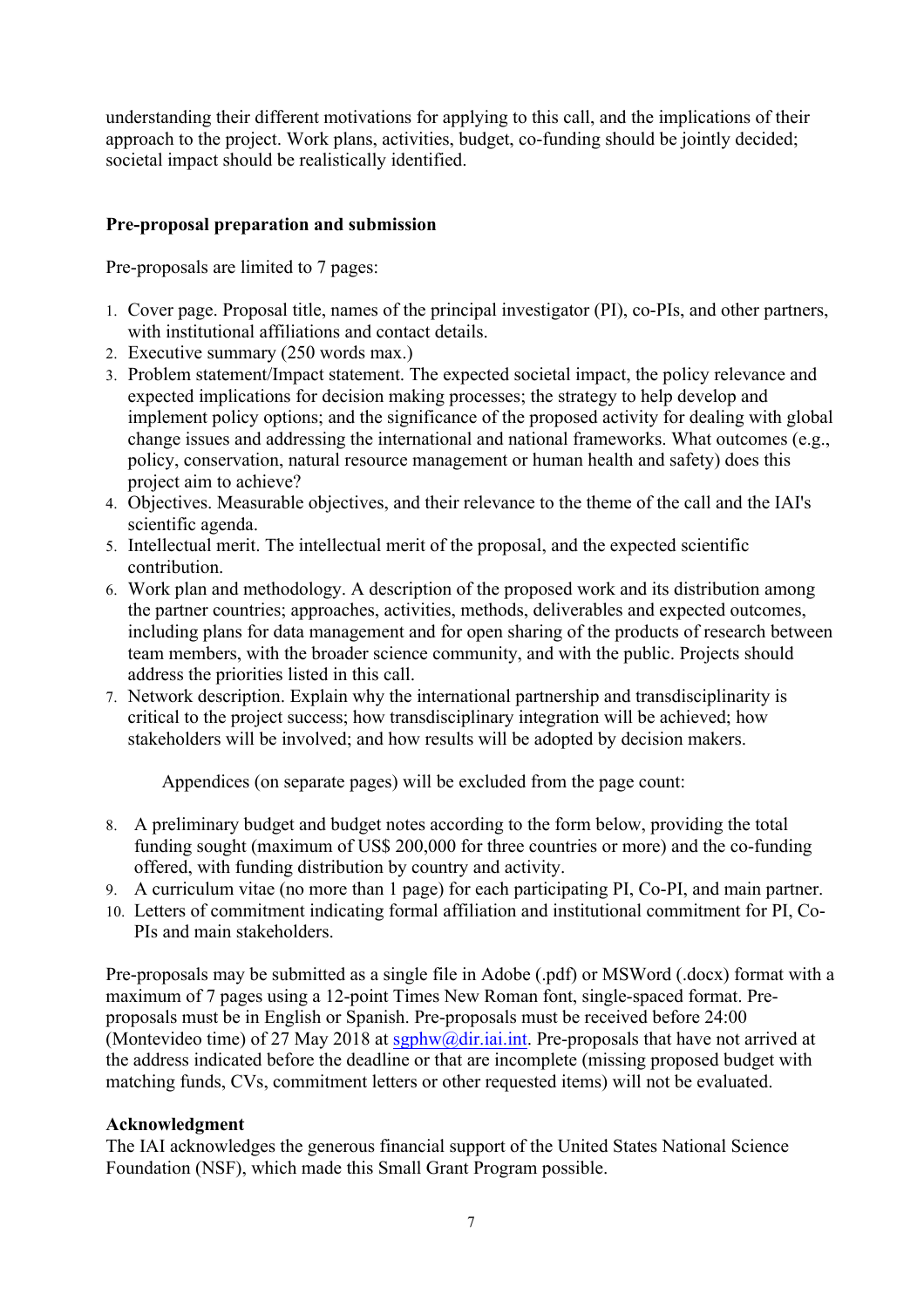

| <b>8. PROPOSED BUDGET AND TIMETABLE</b>                                                                                                                                              |                                |                             |                                |                             |                                  |                                              |  |
|--------------------------------------------------------------------------------------------------------------------------------------------------------------------------------------|--------------------------------|-----------------------------|--------------------------------|-----------------------------|----------------------------------|----------------------------------------------|--|
| Project Title:                                                                                                                                                                       |                                |                             |                                |                             |                                  | Duration of research<br>project (in months): |  |
| <b>BUDGET SUMMARY (US dollars)</b>                                                                                                                                                   | Year 1                         |                             | Year <sub>2</sub>              |                             | <b>Total</b>                     |                                              |  |
| <b>Budget category</b>                                                                                                                                                               | <b>Requested</b><br>To the IAI | $Co-$<br>funding<br>offered | <b>Requested</b><br>To the IAI | $Co-$<br>funding<br>offered | <b>Total</b><br><b>Requested</b> | <b>Total</b><br>CO-<br>funding               |  |
| Scholarships                                                                                                                                                                         |                                |                             |                                |                             |                                  |                                              |  |
| Travel / Workshops                                                                                                                                                                   |                                |                             |                                |                             |                                  |                                              |  |
| Research Expenses / Materials & Supplies                                                                                                                                             |                                |                             |                                |                             |                                  |                                              |  |
| <b>Publication / Documentation / Dissemination Costs</b>                                                                                                                             |                                |                             |                                |                             |                                  |                                              |  |
| Administrative Support (accountable)                                                                                                                                                 |                                |                             |                                |                             |                                  |                                              |  |
| Total in US dollars                                                                                                                                                                  |                                |                             |                                |                             |                                  |                                              |  |
| <b>OFFICIAL REQUEST</b>                                                                                                                                                              |                                |                             |                                |                             |                                  |                                              |  |
| We hereby certify that this budget proposal, and all its accompanying detailed budget submission forms, correctly and fairly reflect the<br>financial plan of the proposed activity. |                                |                             |                                |                             |                                  |                                              |  |
| Name of Principal Investigator:                                                                                                                                                      | Job title:<br>Signature:       |                             |                                |                             |                                  |                                              |  |
| Name of Authorized Institutional Representative:                                                                                                                                     | Job title:                     |                             |                                | Signature:                  |                                  |                                              |  |
| Date:                                                                                                                                                                                |                                |                             |                                |                             |                                  |                                              |  |